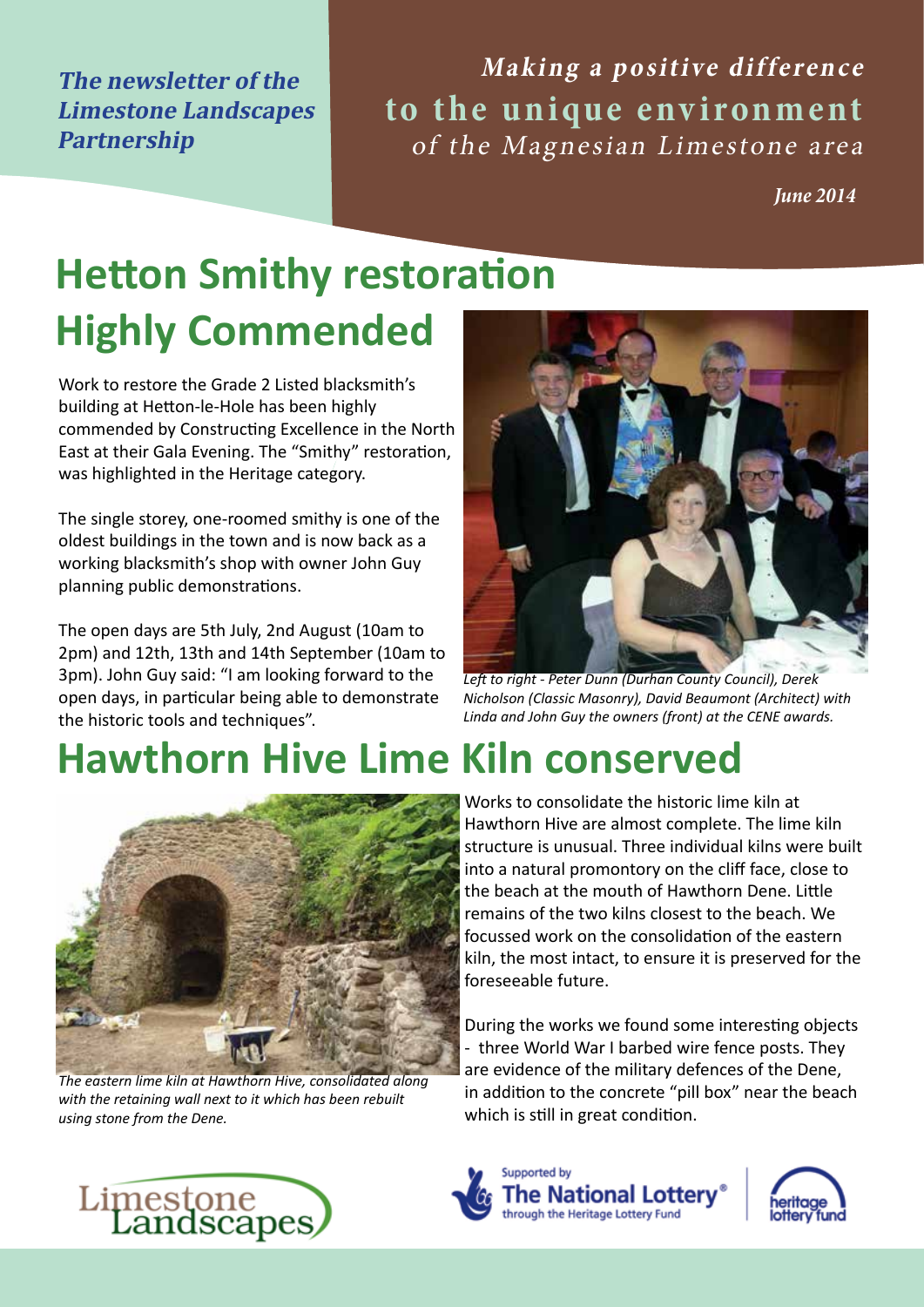#### **Marsden Old Quarry**

We have placed three new sculptures in Marsden Old Quarry. 'Ant' an artist who grew up near to the quarry designed and sculpted them. Owen Pugh who quarried the rock in nearby Marsden Quarry, donated the limestone and a place for Ant to work.

You will find a sculpture of a lizard on a rock at the entrance to the quarry on Lizard Lane. Within the Nature Reserve are an abstract sculpture and a stone two-seater sofa. In July we are planning an event at the Reserve where you can meet the artist, explore the site and activities including a miniature sculpture hunt. Look out for details on our website.



*The lizard of Lizard Lane.*

Access around the quarry is being improved and footpaths have been cleared. We will be removing anti-graffiti paint obscuring the rock faces and repainting the White Horse later this year.

*Carley Hill quarry before the works were carried out (above)*

*The concretionary limestone formations (right)*

*After the works were complete (below)*



## **Fulwell Quarry**

Carley Hill Quarry in Fulwell, Sunderland is a disused quarry. The site is a nationally important geological site of special scientific interest (SSSI) due to the variety of Permian rocks that you can see on the quarry face.

The rock faces had become inaccessible due to tree growth and covered with plants. We have carried out major rock face clearance works in order to uncover the rocks. You now have better access at the site to appreciate the fascinating geology.

We are planning to do more clearance works in other parts of the site later this year. This will give you access to the concretionary limestone formations that make the area's rocks so special.

Sunderland City Council organised the works to the quarry. Natural England's Conservation Enhancement Scheme paid for the works along with Heritage Lottery Funding from the Limestone Landscapes Project.

**For further information on this project or to find out more about events that are planned for the site, please contact Grace Crawford at Groundwork on 01207 524803 or email grace.crawford@groundwork. org.uk**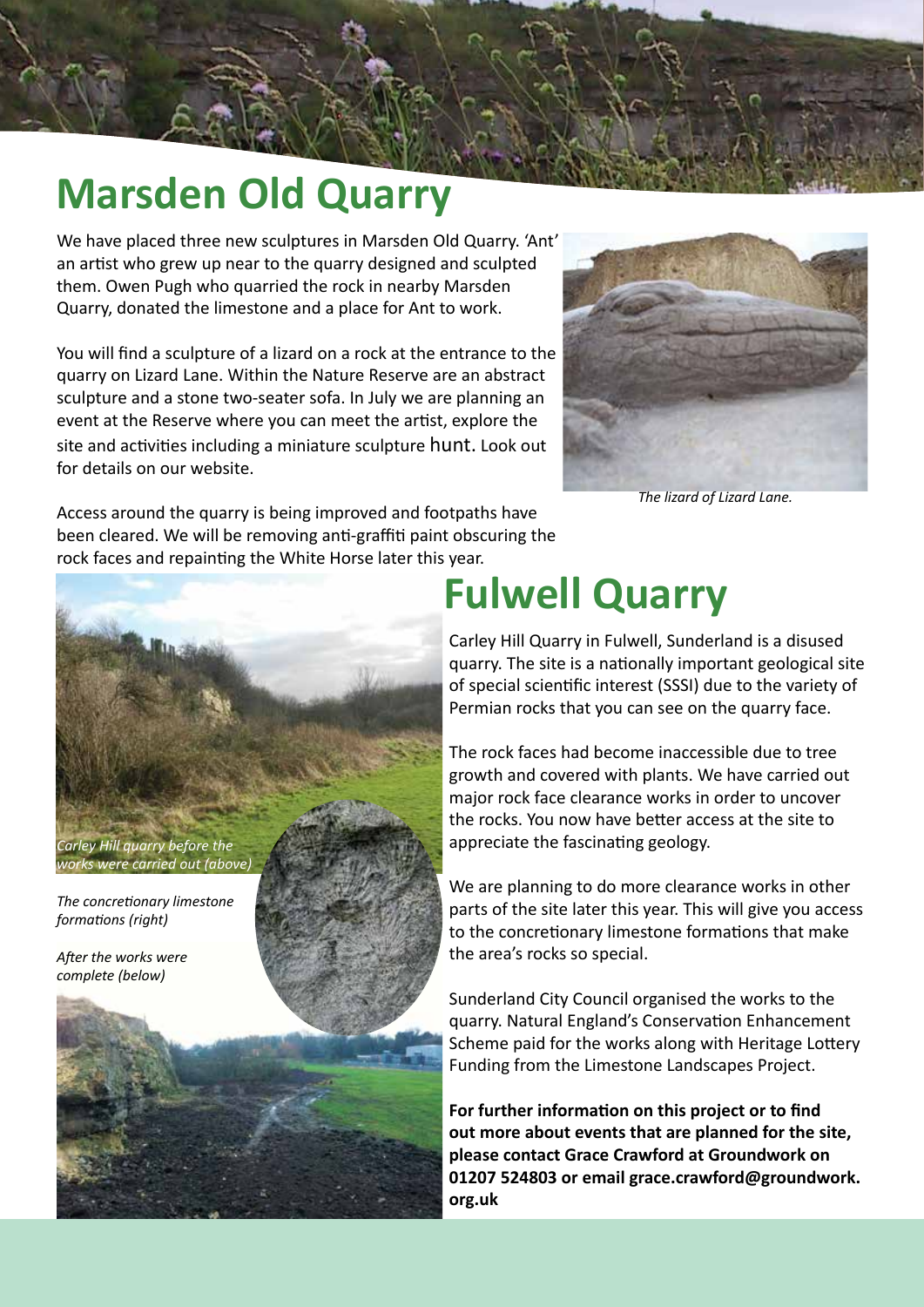*An aptly named Bee Orchid, a highlight of the magnesian limestone grasslands Image: D. Mitchell*



## **Limestone Festival 2014**

**Between June and August we have for you a festival of events to celebrate the natural beauty and heritage of the historic limestone landscape.**

Festival events are to help you, your family and friends to learn more about the area's heritage in a fun way and you may even get fit at the same time.

We are adding more walks, talks and activities over the next few weeks visit www.limestonelandscapes.info

| <b>Date</b>                                                                                    | <b>Description</b>                                                                                                                                                                                                                 | <b>Type</b> | Location                                             | Organisation                    | <b>Booking</b> | For further<br>information please<br>contact                                                    |
|------------------------------------------------------------------------------------------------|------------------------------------------------------------------------------------------------------------------------------------------------------------------------------------------------------------------------------------|-------------|------------------------------------------------------|---------------------------------|----------------|-------------------------------------------------------------------------------------------------|
| Sat 14th<br>June 12<br>noon -<br>4pm                                                           | Limestone Landscapes partners are<br>launching our 3 months of activities as part<br>of Sunderland Festival and there will be<br>fossils, freebies, butterfly, bee and flower<br>crafts and much more for all the family.<br>FREE. | E           | Herrington<br><b>Country Park</b>                    | <b>Sunderland Live</b>          | <b>No</b>      | Limestone<br>Landscapes Tel: 03000<br>267155 or email:<br>limestonelandscapes@<br>durham.gov.uk |
| Wed<br>18th<br>June<br>1pm-<br>4pm                                                             | Wildflowers and butterflies at Thrislington<br>walk and talk with Limestone Landscapes<br>Project Manager Tony Devos. FREE                                                                                                         | W           | Thrislington<br>National<br><b>Nature</b><br>Reserve | Limestone<br>Landscapes         | <b>Yes</b>     | Limestone<br>Landscapes Tel: 03000<br>267155 or email:<br>limestonelandscapes@<br>durham.gov.uk |
| Sat 21st<br>June<br>11pm<br>until late<br>(10.30 <sub>pm</sub> )<br>at Castle<br>Eden<br>Dene) | Night time glow worm walk. To celebrate<br>National Insect Week join Joe Davies from<br>Natural England on a late evening visit to<br>Thrislington NNR in search of elusive glow<br>worms. FREE.<br>Sturdy footwear essential.     | W           | Thrislington<br>National<br><b>Nature</b><br>Reserve | <b>Natural England</b>          | Yes            | To book a place and<br>transport from Castle<br>Eden Dene tel: 0191 586<br>0004                 |
| Sun 29th<br>June<br>11am<br>start                                                              | <b>Botanical treasures: Coast between</b><br>Easington and Hawthorn. A medium<br>hard walk of 5 and half hours duration<br>with Geologist and Natural Historian John<br>Burgess.<br>Note that there is a cost for this activity.   | LW          | Easington<br>Colliery<br>Viewpoint                   | <b>Durham County</b><br>Council | <b>No</b>      | www.durham.gov.uk/<br>countryside<br>countryside@durham.<br>gov.uk<br>03000 264 589             |
| Sat 5th<br><b>July and</b><br>2nd Aug<br>$10am -$<br>2pm                                       | Hetton Smithy Open Days - meet owner<br>John Guy and watch him demonsrate<br>traditional skills.<br>Drop in sessions. FREE.                                                                                                        | E           | Hetton-le-<br>Hole, Bog Row,<br>North Road.          | Limestone<br>Landscapes         | <b>No</b>      | Limestone<br>Landscapes Tel: 03000<br>267155 or email:<br>limestonelandscapes@<br>durham.gov.uk |
| $LW = Long Walk$<br>D= Day School<br>$E =$ Event,<br>W=Walk                                    |                                                                                                                                                                                                                                    |             |                                                      |                                 |                |                                                                                                 |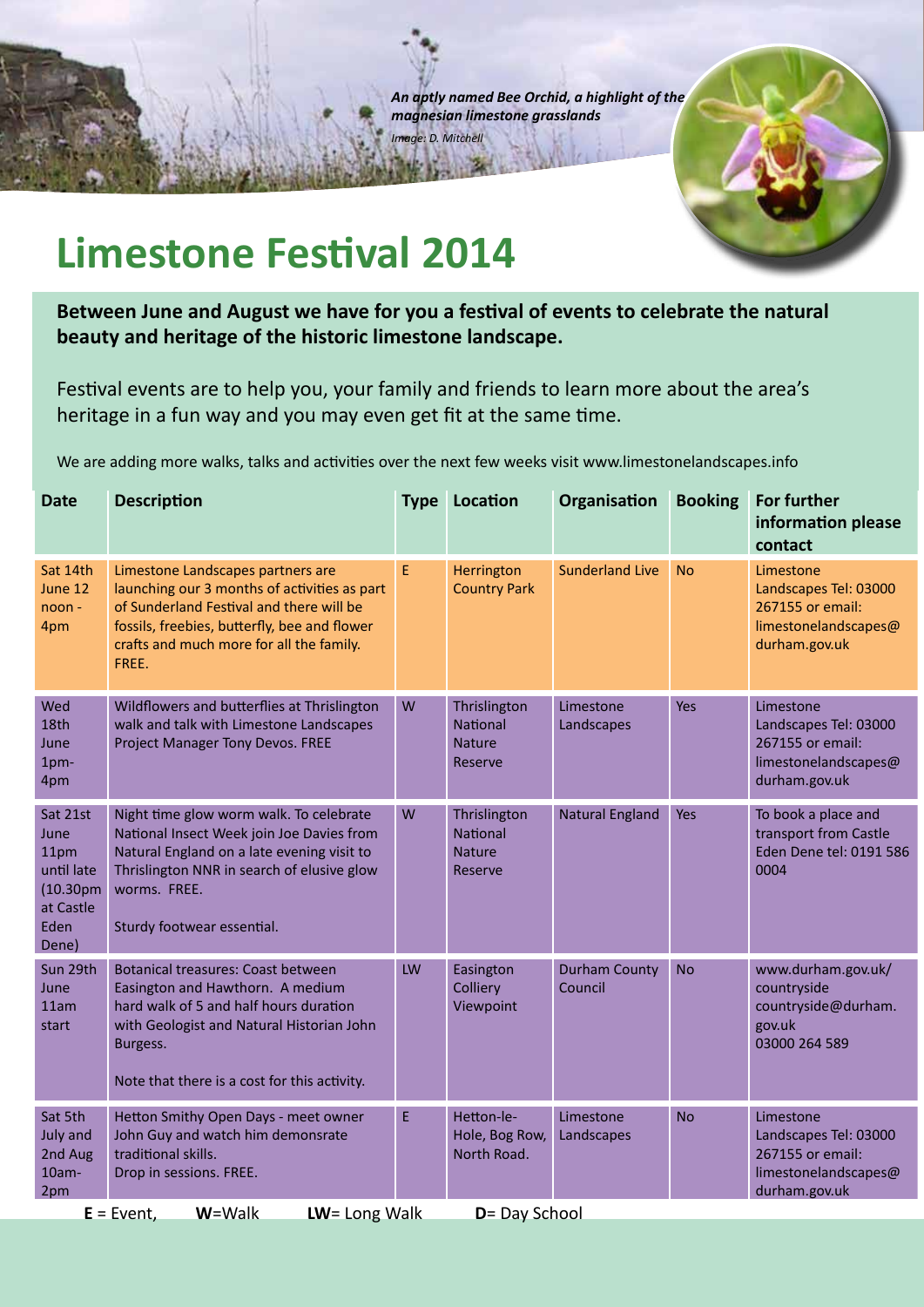

| <b>Date</b>                               | <b>Description</b>                                                                                                                                                                                                                                                                                                                    | <b>Type</b> | Location                                                                    | Organisation                    | <b>Booking</b> | <b>For further</b><br>information please<br>contact                                          |
|-------------------------------------------|---------------------------------------------------------------------------------------------------------------------------------------------------------------------------------------------------------------------------------------------------------------------------------------------------------------------------------------|-------------|-----------------------------------------------------------------------------|---------------------------------|----------------|----------------------------------------------------------------------------------------------|
| Sun 6th<br>July                           | Sunderland Mag-Lime Tour. Spend the<br>day with Geologist Brian Young exploring<br>the Sunderland geology landmarks. A bus<br>tour stopping at 5 locations. Bring lunch.<br>10.30am-4pm. FREE.                                                                                                                                        | D           | Meet at<br>Sunderland<br>Stadium of<br>Light car park                       | Limestone<br>Landscapes         | <b>Yes</b>     | Limestone Landscapes Tel:<br>03000 267155 or email:<br>limestonelandscapes@<br>durham.gov.uk |
| Sat/Sun<br>12th/<br>13th<br>July          | Hartlepool Headland Heritage Festival. A<br>variety of activities including walks, talks<br>and family events over the 2 days. This<br>event launches a 5 year commemoration of<br>World War 1. 10.30-4pm. FREE.                                                                                                                      | E.          | Hartlepool<br>Headland                                                      | Hartlepool<br>Council           | <b>No</b>      | David Geen, Hartleppol<br>Council Tel: 01429 266522                                          |
| Sat 12th<br>July<br>10am -<br>12 noon     | Heugh Gun Battery and Headlands Tour.<br>FREE.                                                                                                                                                                                                                                                                                        | W           | Hartlepool                                                                  | Groundwork                      | <b>No</b>      | Helen Cheetham,<br>Groundwork Tel: 0191 567<br>2550                                          |
| Sat 19th<br>July                          | Celebrating Our Coast. Family activities<br>with many partner organisations. FREE.                                                                                                                                                                                                                                                    | E           | Dalton Park,<br><b>Murton</b>                                               | <b>Heritage Coast</b>           | <b>No</b>      | Heritage Coast. Tel:<br>03000 268 131; www.<br>durhamheritagecoast.org                       |
| Sat 26th<br>July<br>$11am -$<br>4pm       | Big Watch Weekend. Join Durham Wildlife<br>Trust and Limestone Landscapes for a<br>landmark cetacean data collection exercise<br>along the North Sea coast. FREE activities<br>during the day will include guided walks<br>of geology and wildlfowers, reptile and<br>amphibian display, face painting, and arts<br>and crafts. FREE. | E           | <b>Blackhall</b><br><b>Rocks Nature</b><br>Reserve                          | Durham<br><b>Wildlife Trust</b> | <b>No</b>      | Durham Wildlife Trust<br>0191 584 3112                                                       |
| Wed<br>30th<br>July<br>$10am -$<br>12noon | The Coastal Defences of Seaham. A walk<br>exploring Seaham's role in defending our<br>coastline. FREE.                                                                                                                                                                                                                                | W           | North Terrace<br>Green at War<br><b>Memorial to</b><br>start                | Groundwork                      | <b>No</b>      | Helen Cheetham,<br>Groundwork Tel:<br>0191 567 2550                                          |
| Fri 1st<br>August<br>1pm-<br>3pm          | Disappearing Guns of Trow Point. An<br>historical walk around South Shields, FREE.                                                                                                                                                                                                                                                    | W           | <b>South Shields</b><br>starting<br>at Souter<br>Lighthouse                 | Groundwork                      | <b>No</b>      | Helen Cheetham,<br>Groundwork Tel: 0191 567<br>2550                                          |
| Sat 2nd<br>August<br>$10am -$<br>12noon   | The Coastal Defences of Sunderland. A<br>walk exploring Sunderland's importance in<br>wartime defence of our coastline. FREE.                                                                                                                                                                                                         | W           | Sunderland<br>starting at<br><b>Roker Clifftop</b><br>next to Roker<br>Park | Groundwork                      | <b>No</b>      | Helen Cheetham,<br>Groundwork Tel: 0191 567<br>2550                                          |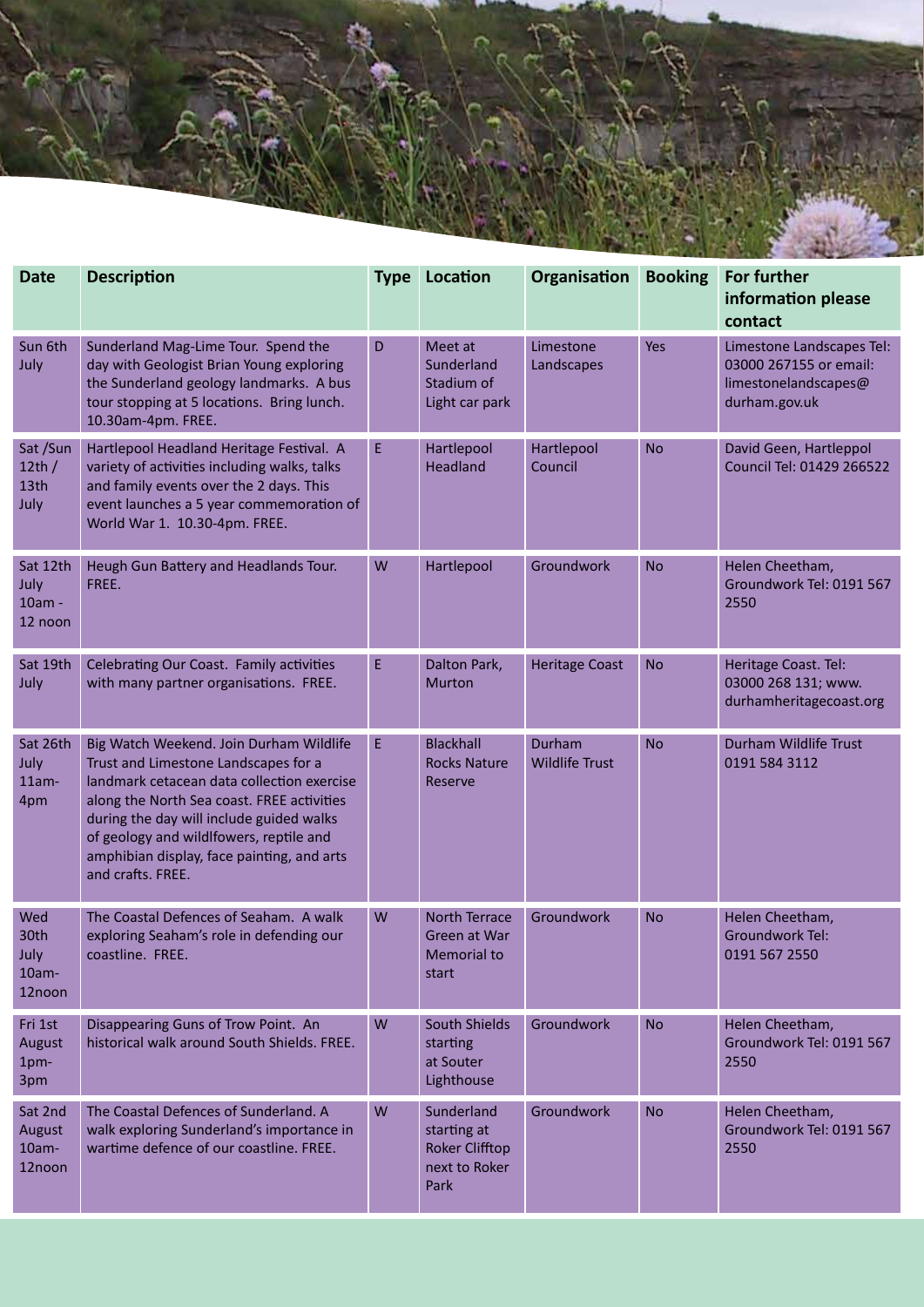

| <b>Date</b>                                            | <b>Description</b>                                                                                                                                                                                                                                           | <b>Type</b> | Location                         | Organisation                                        | <b>Booking</b> | <b>For further</b><br>information please<br>contact                                          |
|--------------------------------------------------------|--------------------------------------------------------------------------------------------------------------------------------------------------------------------------------------------------------------------------------------------------------------|-------------|----------------------------------|-----------------------------------------------------|----------------|----------------------------------------------------------------------------------------------|
| Sat 2nd<br><b>August</b><br>$11am -$<br>3pm            | Castle Eden Dene Nature Reserve Family<br>Fun day. Craft stalls, traditional games, and<br>much more. FREE.                                                                                                                                                  | E           | <b>Castle Eden</b><br>Dene       | <b>Natural England</b><br>- Joe Davies              | <b>No</b>      | <b>Natural England For more</b><br>information tel: 0191 586<br>0004                         |
| Tues<br>12th<br>August<br>1pm-<br>4.30pm               | <b>Historical Walk and Talk with Niall</b><br>Hammond at Hawthorn Dene, taking in<br>the newly refurbished Lime Kilns. Medium<br>difficulty - steep steps down to the beach.<br>Plus free bus from DLI car park at 12.15pm<br>includes return journey. FREE. | LW          | Hawthorn<br>Dene                 | Limestone<br>Landscapes                             | <b>Yes</b>     | Limestone Landscapes Tel:<br>03000 267155 or email:<br>limestonelandscapes@<br>durham.gov.uk |
| <b>Tues</b><br>19th<br><b>August</b><br>1pm-<br>4.30pm | Historical Walk and Talk with Niall<br>Hammond at Castle Eden Dene. Medium<br>difficulty. FREE.<br>Plus free bus from DLI car park at 12.15pm<br>includes return journey.                                                                                    | LW          | Castle Eden<br>Dene              | Limestone<br>Landscapes                             | <b>Yes</b>     | Limestone Landscapes Tel:<br>03000 267155 or email:<br>limestonelandscapes@<br>durham.gov.uk |
| Wed<br>27th<br><b>August</b><br>$11am -$<br>3pm        | A wild day out at Thorpe Lea East Farm.<br>FREE drop in sessions. Make charcoal<br>on a campfire and create some charcoal<br>artwork. Bug hunting and a walk in the<br>meadows.                                                                              | E           | Thorpe Lea<br><b>East Farm</b>   | Durham<br>Wildlife Trust -<br><b>Kirsty Pollard</b> | <b>No</b>      | Durham Wildlife Trust<br>0191 584 3112                                                       |
| Sun<br>14th<br>Sept                                    | Fascintating Fungi Foray with enthusiast<br>Tom Kirby. Discover the wonderful world<br>of mycology within the ancient woodland<br>at Castle Eden Dene. Sturdy footwear<br>essential. 10am-1pm. FREE.                                                         | W           | Castle Eden<br>Dene              | <b>Natural England</b><br>- Joe Davies              | <b>No</b>      | <b>Natural England For more</b><br>information tel: 0191 586<br>0004                         |
| Sat 20th<br>Sept                                       | Beach Watch - Help support the vital work<br>of Marine Conservation Society with the<br>UK's largest coastal litter survey and beach<br>clean up. Bring sturdy footwear. 10.30am-<br>12.30pm. FREE.                                                          | E           | <b>Blackhall</b><br><b>Rocks</b> | <b>Natural England</b><br>- Joe Davies              | <b>No</b>      | <b>Natural England For more</b><br>information tel: 0191 586<br>0004                         |
| Sun 21st<br>Sept                                       | Big Lime Triathlon.<br>Please note that there is a charge for<br>particpants in this event.                                                                                                                                                                  | E           | Hartlepool<br>Marnia             | Groundwork -<br>Natalie Connor                      | <b>Yes</b>     | For more information<br>www.hartlepool.gov.uk/<br>biglimetriathlon                           |

There is also a full series of walks led by Durham Countryside Team - please visit www.durham.gov. uk/countryside for more details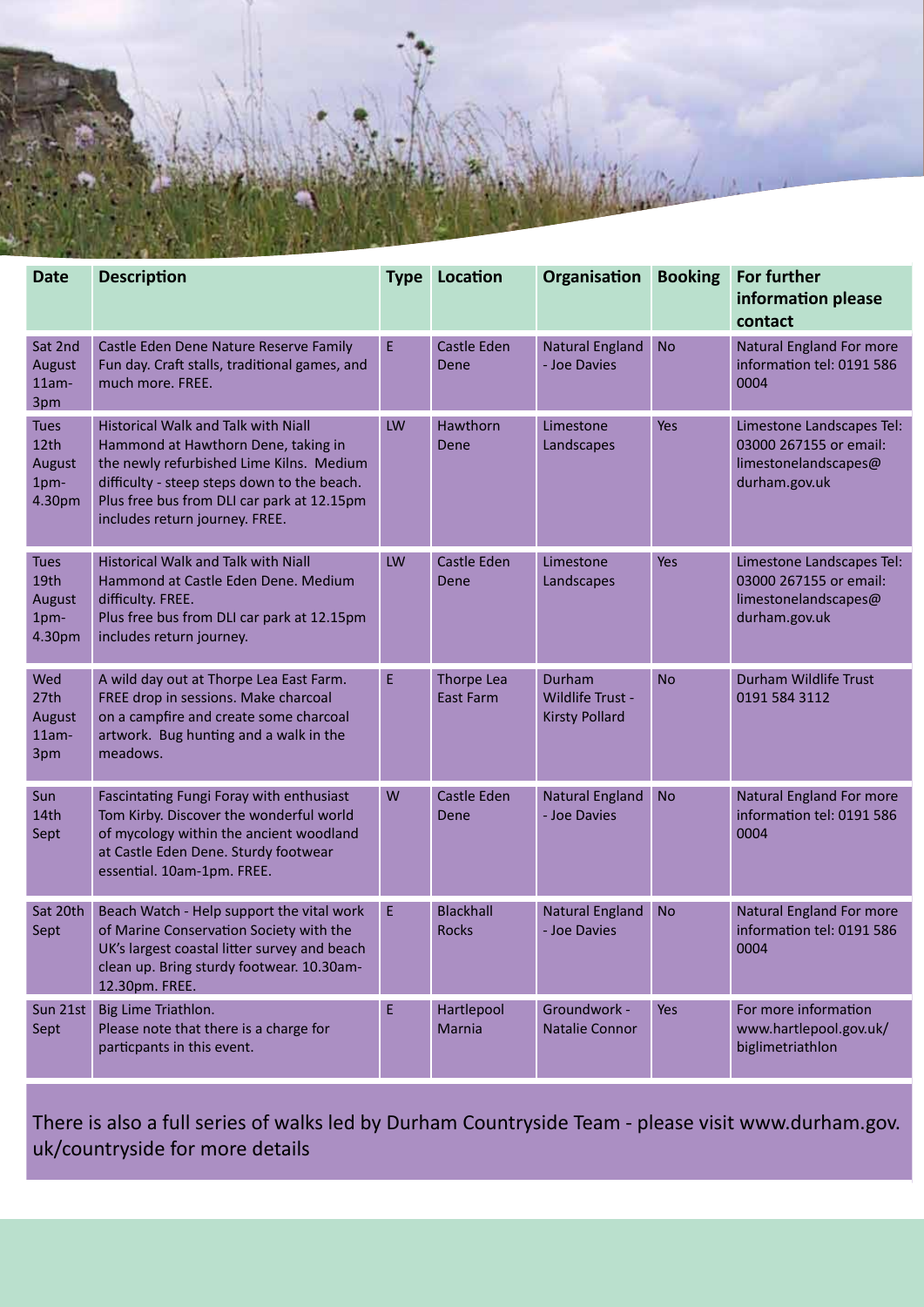*Early purple orchids now growing on the steep sides of Cross Gill*



In the past six months Durham Wildlife Trust have transformed the coastal site at Cross Gill, just north of Crimdon Dene Caravan Park. Thick gorse and scrub almost completely covered it in November 2013. Since then, Durham Wildlife Trust's Reserves Team has put in over 400 volunteer days. Firstly they removed the gorse and scrub, and in the past few weeks the new growth of bracken.

You can already see the results with the emergence of orchids and other flora that would have been impossible to see last summer. Work continues to keep on top of regrowth. We will install a water supply in the next few weeks, so we can put grazing

## **Coastal Grasslands at Cross Gill**



animals onto the site during the winter to eat off the summer's vegetation.

**For more information on this project please contact Vivien Kent at Durham Wildlife Trust on 0191 584 3112, or email: vkent@durhamwt.co.uk**

# **Join in with the Big Watch weekend**

You can join Durham Wildlife Trust for a day spotting marine mammals at Blackhall Rocks on Saturday 26th July. We are joining up with ERIC North East (Environmental Records and Information Centre), Marine Life, Orca and the Sea Water Foundation for the day. We will be training volunteers in how to identify whales, dolphins and porpoises using spotting scopes set up along the coastline.

Other FREE activities during the day will include:

- A guided walk of the Magnesian Limestone formation with Geologist Dr Paul Williams
- Magnesian Limestone Plant ID with Durham Wildlife Trust
- A reptile and amphibian display
- Face painting
- Fun arts & crafts



**There is no need to book just come along on the day. For more information please contact Michael Rogers at Durham Wildlife Trust on (0191) 584 3112 or email: mrogers@durhamwt.co.uk**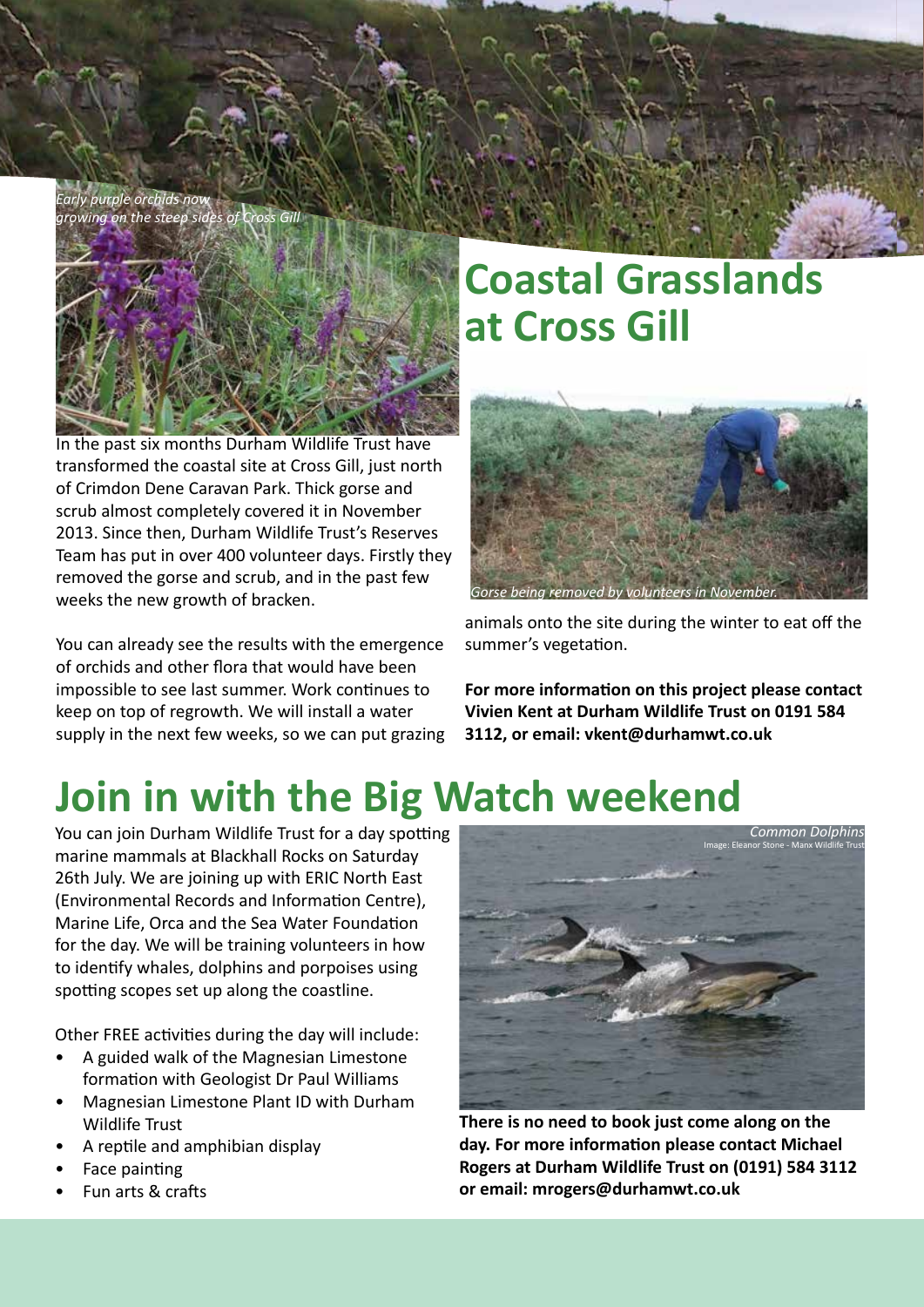

# **Village Atlas celebrations at Elwick**  Preston's of Potto's famous fairground organ 'Ruth'



Elwick Village held a 'Picnic on the Green' on Monday 5th May, to celebrate the completion of their Village Atlas. This free event for villagers was opened by television historian, John Grundy and was attended by the Mayor of Hartlepool along with most of the village.

They enjoyed an Exhibition of the findings of the Village Atlas project, and lots of traditional activities, which included:

- Maypole dancing by the children
- Morris dancing
- A tug-of-war
- Hook the duck
- Coconut shy
- Target football



provided a musical background. A Victoria sponge baking competition and the making of lavender bags, peg dolls and coasters added to the fun.

Local volunteers have been researching many aspects of what makes the village the place it is, and have discovered lots of previously unknown information about their village.

One of the volunteers, Minna West said "We had no idea that we had water voles living on Char Beck, nor that there are rare wild orchids amongst the several hundred species of wildflowers growing in the parish. We had a 'Time Team' style, 3-day archaeological dig on the Green last summer, and uncovered the remains of a World War ll air raid shelter and what looks to be an 18th or 19th century forge.



We knew that the village had been originally laid out by the Normans, probably on the site of an earlier Saxon settlement. Our research has shown how the village grew and expanded over time, and we think we may have uncovered at least two previously unknown medieval settlements.

Amazingly, we have also discovered why water runs across the roads in the village – it's to do with the geology, not a high water table at all." A summary of the research is currently in production and should be available in July.